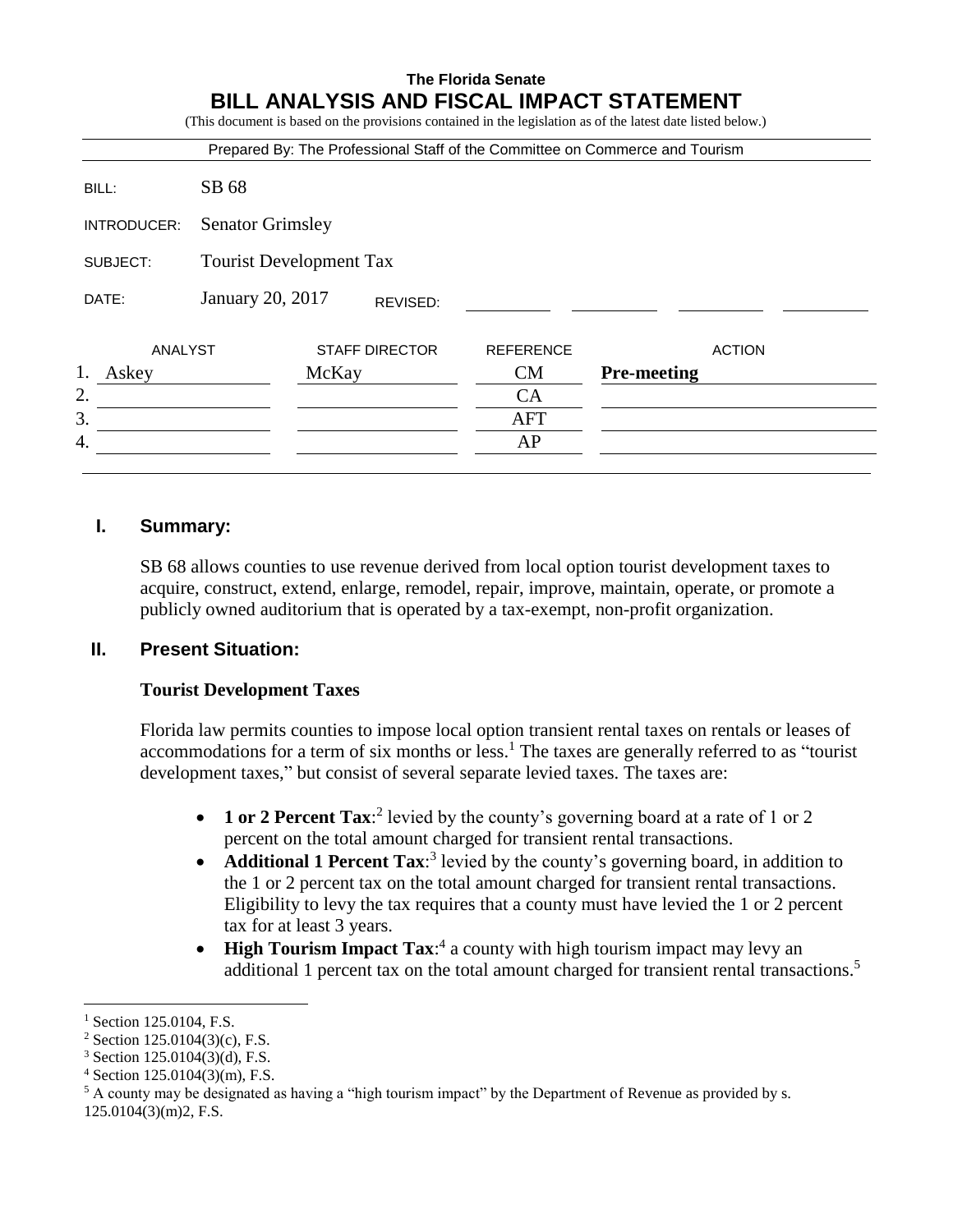- **Professional Sports Franchise Facility Tax:**<sup>6</sup> in addition to any other tourist development taxes, a 1 percent tax on the total amount charged for transient rental transactions may be levied to pay debt service on bonds issued to finance professional sports franchise facilities, retaining spring training franchise facilities, and convention centers. These funds can also be used to promote tourism in the state.
- **Additional Professional Sports Franchise Facility Tax:**<sup>7</sup> Counties that levy the professional sports franchise facility tax may levy an additional tax no greater than 1 percent to be used for the same purposes.

Depending on a county's eligibility, the maximum tax rate varies from 3 to 6 percent. These local option taxes can be administered by the Department of Revenue or by one or more unit of local government. These taxes may be levied within a subcounty special district. If the tax is levied in a subcounty special district, the subsequent additional taxes must be levied only in that district.<sup>8</sup>

As a requirement for adopting tourist development taxes, a county's tourist development council<sup>9</sup> must prepare a plan for tourist development and present it before the governing board of the county. The plan must include the anticipated revenue derived from the tax for the first 24 months, the tax district where it will be imposed, and a list prioritizing the use of the revenue. Any changes to the plan after the levy has been enacted must be voted upon by the county's governing board. $10$ 

The revenues may be used for capital construction of tourist-related facilities, tourism promotion, and beach or shoreline maintenance. More specifically, the revenues derived from tourist development taxes are authorized to be used: $11$ 

- To acquire, construct, extend, enlarge, remodel, repair, improve, maintain, operate, or promote one or more:
	- o Publicly owned and operated convention centers, sports stadiums, sports arenas, coliseums, or auditoriums; or
	- o Aquariums and museums that are publicly owned and operated, or owned and operated by a non-profit organization that is open to the public;
- To promote zoological parks that are publicly owned and operated or owned and operated by a non-profit organization that is open to the public;
- To promote and advertise tourism in the state;
- To fund convention bureaus, tourist bureaus, tourist information centers, and news bureaus as county agencies; or
- To finance beach park facilities or beach improvement, maintenance, renourishment, restoration, and erosion control.

 $\overline{a}$  $6$  Section 125.0104(3)(1), F.S.

<sup>7</sup> Section 125.0104(3)(n), F.S.

<sup>8</sup> See ss. 125.0104(b), (d), and (l), F.S.

<sup>&</sup>lt;sup>9</sup> Also referred to as a "tourism" development council.

<sup>&</sup>lt;sup>10</sup> See ss. 125.0104(4), F.S. The provisions found in ss. 125.0104(4)(a)-(d), F.S., do not apply to the high tourism impact tax, the professional sports franchise facility tax, or the additional professional sports franchise facility tax.

 $11$  Section 125.0104(5)(a), F.S.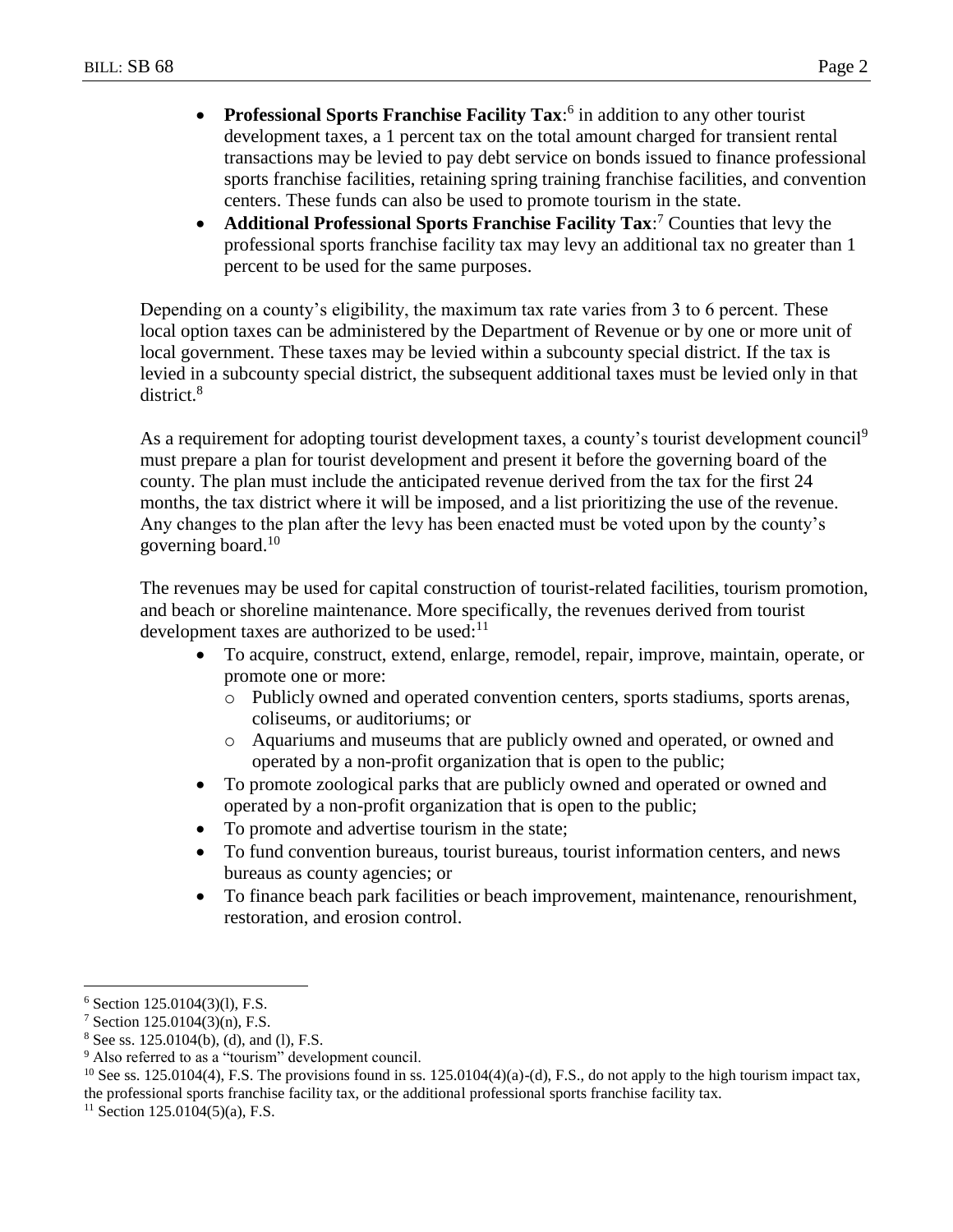### **Non-Profit Organizations and Tax-exemption**

A non-profit organization is generally defined as one whose purpose is something other than making a profit, usually related to a public purpose. Since "non-profit" refers to incorporation status under state law, the legal definition varies by state.<sup>12</sup> The legal format for establishing nonprofit status also varies depending on state. Non-profit status formats can include non-profit corporations, unincorporated associations, and charitable trusts.

Tax-exempt status exempts a non-profit organization from paying corporate income tax on income generated from activities that are substantially related to the purposes for which the group was organized. A non-profit organization is not automatically tax-exempt; to be taxexempt, an organization must qualify for federal income tax exemption under the Internal Revenue Code.<sup>13</sup> There are 29 types of nonprofit organizations that are exempt from some federal income taxes; most of these are charitable organizations and are known as  $501(c)(3)$ organizations.<sup>14</sup> A non-profit organization must apply to be recognized as being tax-exempt. Non-profit organizations that are granted tax-exempt status by the Internal Revenue Service can apply and receive a Florida Consumer's Certificate of Exemption, further exempting them from certain sales tax.

## **III. Effect of Proposed Changes:**

SB 68 amends the authorized uses of revenue derived from local option tourist development taxes to include the acquisition, construction, extension, enlargement, remodel, repair, improvement, maintenance, operation, or promotion of one or more auditoriums that are publicly owned but operated by a non-profit organization that is tax-exempt under 26 U.S.C. s.501(c)(3) and within the boundaries in which the tax is levied.<sup>15</sup>

## **IV. Constitutional Issues:**

A. Municipality/County Mandates Restrictions:

None.

B. Public Records/Open Meetings Issues:

None.

C. Trust Funds Restrictions:

None.

 $\overline{a}$ 

<sup>&</sup>lt;sup>12</sup> Florida law regarding non-profit corporations is found in Ch. 617, F.S.

<sup>&</sup>lt;sup>13</sup> See 26 U.S.C. s.501

<sup>&</sup>lt;sup>14</sup> 26 U.S.C. s.501(c)(3) is the section of federal law regulating tax exemptions for charitable organizations.

<sup>&</sup>lt;sup>15</sup> Examples of publicly owned auditoriums that are operated by  $501(c)(3)$  non-profits include Florida Theatre in Jacksonville, Tampa Theatre, and Ruth Eckerd Hall in Clearwater.